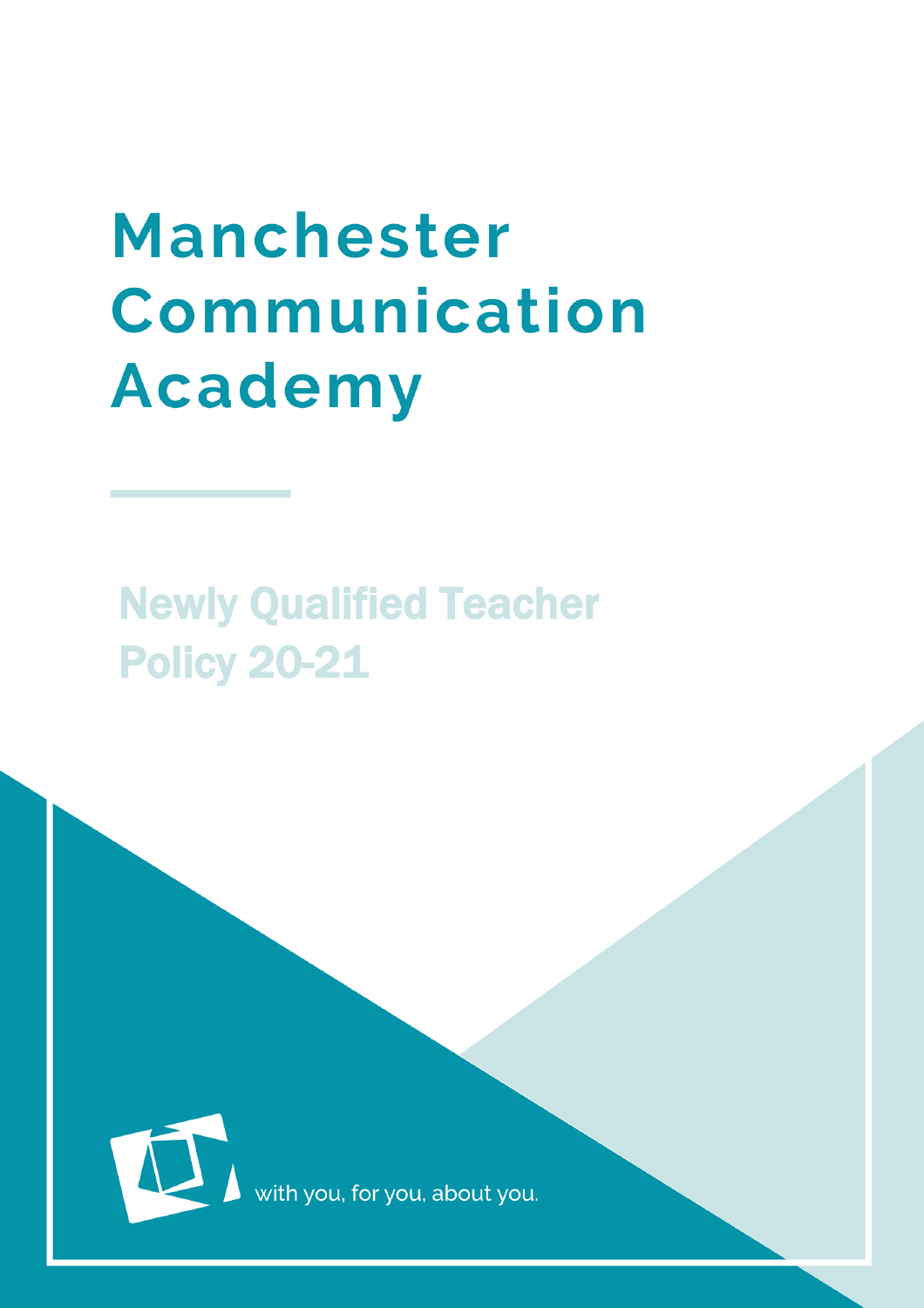| This document has been approved for operation within |                                         |  |
|------------------------------------------------------|-----------------------------------------|--|
| Date of last review                                  | <b>Newly Created</b>                    |  |
| Date of next review                                  | October 2023                            |  |
| <b>Review Period</b>                                 | Every three years                       |  |
| <b>Date of Trustee Approval</b>                      | October 2020                            |  |
| <b>Status</b>                                        | Approved                                |  |
| <b>Person Responsible for Policy</b>                 | LH                                      |  |
| <b>Owner</b>                                         | <b>Manchester Communication Academy</b> |  |
| <b>Signature of Approval</b>                         | <b>OoE Committee</b>                    |  |

| <b>Review Date</b> | <b>Changes Made</b>   | By Whom |
|--------------------|-----------------------|---------|
| October 2020       | <b>Policy created</b> | LH      |
|                    |                       |         |
|                    |                       |         |
|                    |                       |         |

# **Rationale**

MCA's induction process ensures the appropriate guidance, support and training to include the development of skills, knowledge, expectations and observations are provided through a structured but flexible individual programme. This programme will enable an NQT to form a secure foundation, upon which a successful teaching career can be built. As of September 2020, the school has engaged with Ambition Institute as the nominated external provider of the Early Career Framework, which is being trialled in Greater Manchester. As such, although the statutory induction period continues to be one year, enhanced support will be offered over the newly and recently qualified years.

# Purpose

MCA's induction process has been designed to make a significant contribution to both the professional and personal development of NQTs:

- To provide programmes appropriate to the individual needs of the NQT through engagement with the ECF and frequent review of performance against the Core Standards.
- To provide guidance and support to enable NQTs to meet the Core Standards by the end of their induction year.
- To provide appropriate action planning, reviewing, monitoring and support through the role of an identified induction tutor.
- To provide NQTs with examples of good practice both within school and at other schools.
- To help NQTs form good relationships with all members of the school community and stakeholders.
- To help NQTs become aware of the school's role in the local community.
- To ensure reflection on their own and observed practice.
- To provide opportunities to identify areas for development and to form action plans to meet identified targets.

This policy reflects a structured whole school approach to teacher induction and recognises that the quality and commitment of the people who supervise the induction is a crucial factor in its continued success.

#### Roles and Responsibilities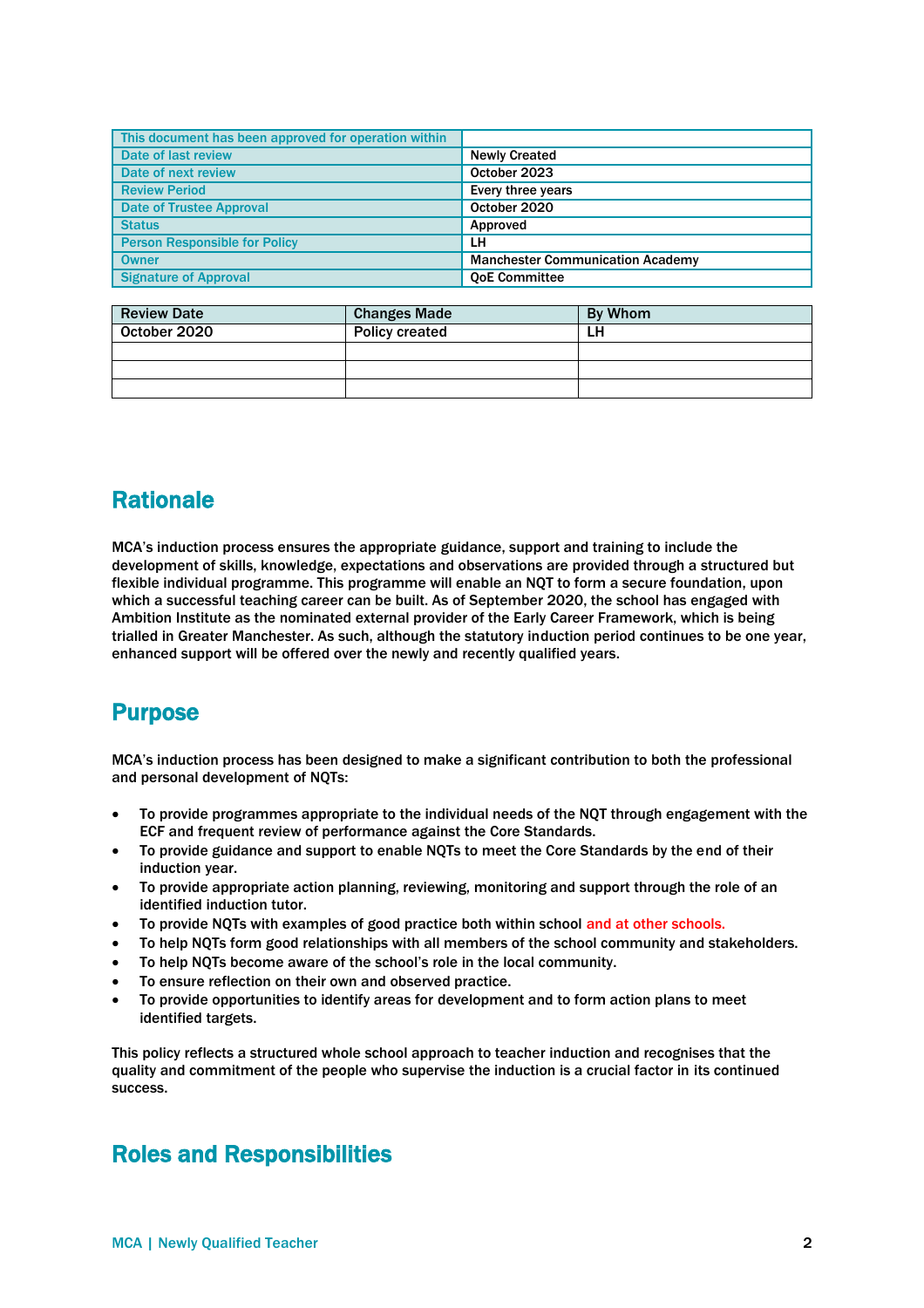#### The Governing Body

The Governing Body will be fully aware of the contents of guidance to the law The Education (Induction Arrangements for School Teachers) (England) Regulations 2012. which sets out the school's responsibility to provide the necessary monitoring, support and assessment for NQTs. Careful consideration is given, prior to any decision to appoint an NQT, as to whether the school currently has the capacity to fulfil all of its obligations. The Governing Body will be kept aware and up to date of induction arrangements and the provision set out in the ECF.

#### The Headteacher

The headteacher at MCA plays a significant and leading role in the process of inducting new colleagues to the profession. While the implementation of the Induction Programme will be led by the assistant headteacher, who oversees individual inductions, the headteacher will also observe each NQT in the academic year. Statutory responsibilities are to :

- Clarify whether the teacher needs to serve an induction period or is exempt:
- Notify the Appropriate Body when an NOT who is taking up a post in which they will be undertaking induction joins the school/college, before the appointment begins.
- Ensure the NQT's post is a suitable post in which to serve induction.
- Ensure that an appropriate induction programme is in place.
- Ensure the NQT has both a reduced timetable( $10\%$  NQT time) and PPA time as necessary.
- Where relevant, obtain documentation from the NQT's previous post, including any interim assessment and details of absences, and take this into account in determining the length and nature of the NQT's induction programme and period.
- Appoint a mentor (who must hold QTS) and ensure that an appropriate cycle of observations, 6 progress reviews and 3 formal assessments is scheduled (ideally in advance) and that this takes place.
- Ensure the mentor is appropriately trained and has time to carry out their role.
- Act early, alerting the Appropriate Body when necessary, in cases where an NQT may be at risk of not completing induction satisfactorily.
- Maintain accurate records of periods of employment that will count towards the induction period and when NQTs leave the school part way through a period.
- Monitor absences and notify the Appropriate Body as soon as absences over the whole period total 30 days or more.
- Periodically inform the Governing Body about the school's induction arrangements.
- Ensure termly assessment reports are completed (on pro rated time scale for part-time staff) and sent to the Appropriate Body as required.
- Participate appropriately in the Appropriate Body's Quality Assurance procedures.
- Consult and agree with Appropriate Body the exceptional cases where it may be appropriate to shorten or extend the induction period.
- Within 10 days of the NQT completing the induction period, make a recommendation to the Appropriate Body on whether the NQT has met the core standards, using agreed forms.
- Provide interim assessment reports for staff moving in-between formal assessment periods and notify the Appropriate Body when an NQT serving induction leaves the school/college.
- Retain all relevant documentation/evidence on file as per GDPR arrangements.

Many of the associated tasks will be carried out by the assistant headteacher or a nominated mentor, who should be a suitably experienced colleague. In addition to the statutory requirements the headteacher will:

- Observe and give written warnings to an NQT at risk of failing to meet the required standards.
- Keep the Governing Body aware and up to date about induction arrangements and where appropriate, the NQT's progress.

#### Assistant Headteacher – Quality of Education

The AHT acts as the induction coordinator. They oversee the induction of NQTs when there is more than one NQT working in the school at one time. The induction coordinator is responsible for ensuring that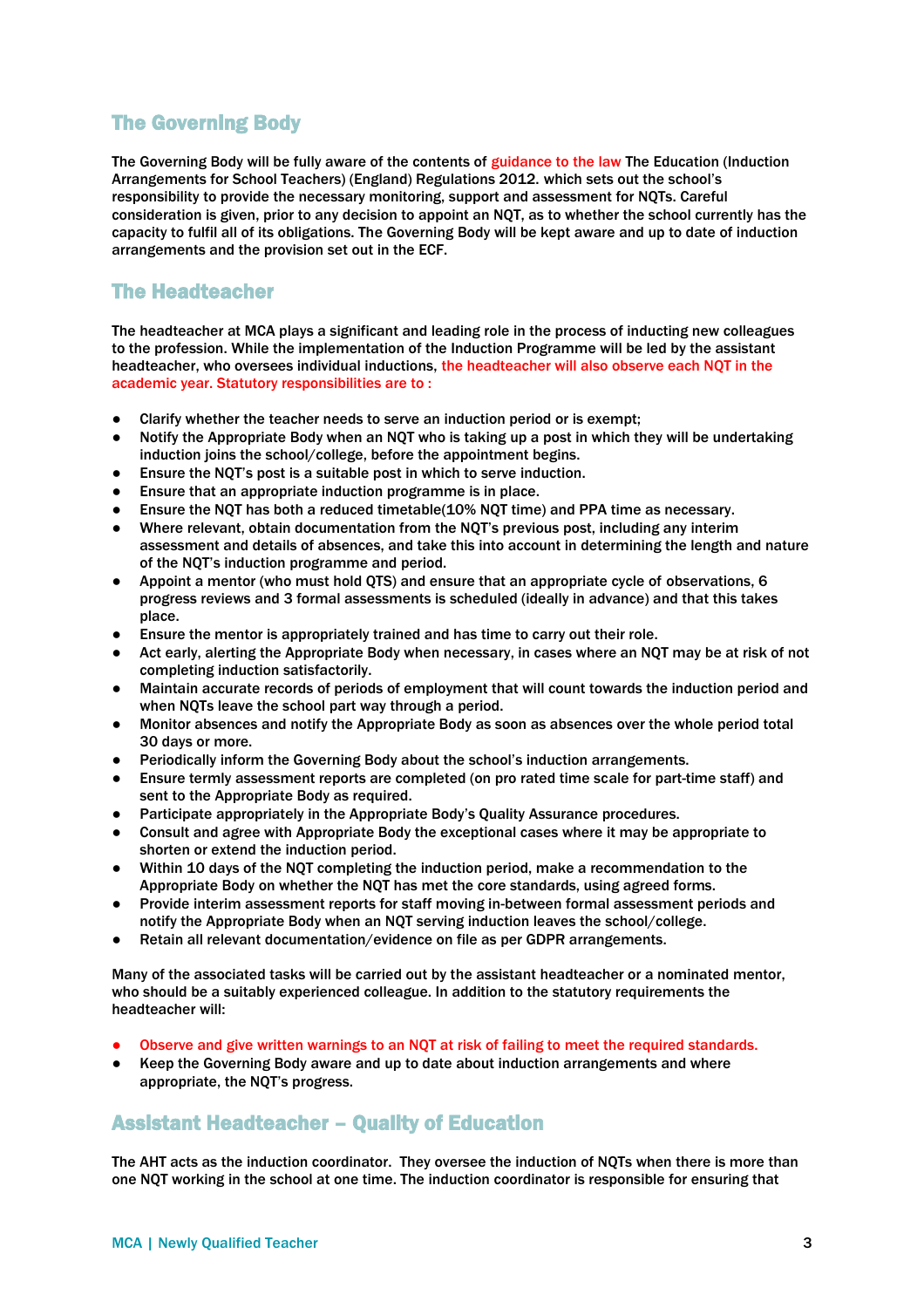mentors are fulfilling their roles and provides support and advice to mentors. The induction coordinator ensures that all evidence is adequately recorded and that the school has a consistent approach to induction. The induction co-ordinator works in partnership with Ambition Institute (or other nominated delivery partner) in the co-ordination and delivery of the ECF. They are supported by the associate assistant headteacher in doing this.

#### NQT Mentors

The principal requirement for the NQT mentor is to be responsible for the overall management of initiating NQTs into the teaching profession and into the school's systems and structures. It is not only a coordination role but also entails keeping records of activities and monitoring the quality assurance of provision. It embraces various tasks, such as providing support and guidance and the rigorous but fair assessment of NQT performance. An NQT mentor is allocated to each NQT by the AHT, these pairings are informed by experience, contact and ability to form a good relationship. It is often the case that the NQT mentor is not the line-manager of the NQT. The NQT mentor provides the NQT with day-to-day monitoring and support and must:

- Provide, or co-ordinate, guidance and effective support including coaching and mentoring for the NQT's professional development (with Appropriate Body where necessary).
- Carry out 6 reviews of progress during the induction period.
- Undertake 3 formal assessment meetings during the total induction period, co-ordinating input from other colleagues as appropriate.
- Undertake 6 observations of the NQT's teaching and provide the NQT with copies of written feedback.
- Ensure NQTs are aware of how, both within and outside the institution, they can raise any concerns about their induction programme or their personal progress.
- Take prompt and appropriate action where an NQT appears to be experiencing difficulties.
- Ensure completed assessment reports/forms are sent to the Appropriate Body by the appropriate deadlines.

# Newly Qualified Teacher

#### The NQT has a vital part to play in their own induction.

#### Before the period starts:

- Checking with the DfE Teaching Agency that they have been awarded QTS before starting an induction period.
- Providing evidence that they have QTS and are eligible to start induction.

Once the period has started:

- At the earliest opportunity following appointment, meet with their mentor to discuss and agree priorities for their induction programme and development, and keep these under review.
- Agreeing with their mentor how best to use their NQT reduced timetable allowance.
- Engaging with the ECF online training to support development.
- Recording evidence of their progress against the core standards.
- Participating fully in the agreed monitoring and development programme.
- Raising any concerns with their mentor as soon as practicable.
- Consulting their Appropriate Body named contact at an early stage where there are or may be difficulties in resolving issues with their tutor/within the institution.
- Keeping track of and participating effectively in the scheduled classroom observations, 6 progress reviews and 3 formal assessment meetings.
- Agreeing with their induction tutor the start and end dates of the induction period/part periods and the dates of any absences from work during any period/part period.
- Retaining copies of all assessment forms and other documentation. This, along with tracking start and end dates for the induction period is especially important in cases where the NQT has a break/change of employer during the induction period.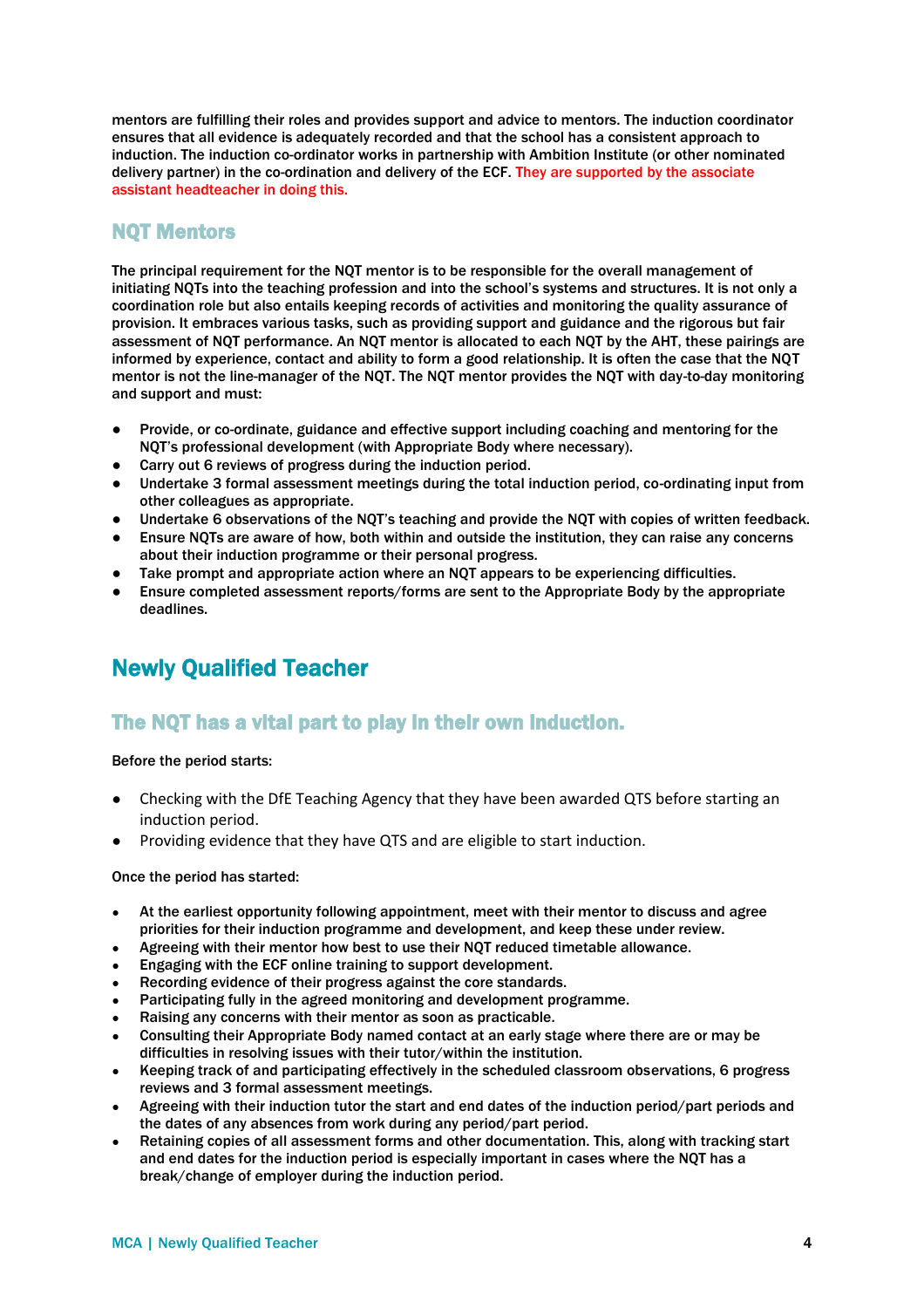In addition to the above:

Whilst not serving induction, NQTs should comply with the limits on supply teaching for those employed in a relevant school, seeking approval from the relevant Appropriate Body to extend the limits.

# The Local Authority

The Local Authority, along with the Headteacher, is jointly responsible for the supervision and training (professional development) of the NQT during induction and has the main quality assurance role. The school works closely with the Local Authority to ensure that the statutory requirements are fully met, providing a report each term.

#### The ECF Provider

MCA has engaged Ambition Institute to act as its nominated provider for the ECF. Ambition Institute will:

- Provide high quality online and face to face training.
- Support mentors and the AHT in fulfilling their roles.
- Provide mentoring and coaching to the NQTs.
- Monitor the performance of NQTs.
- Provide further training into the teacher's second (RQT) year of teaching.

#### The Appeal Body

The DfE Teaching Agency (TA) is the Appeal Body in England. If an NQT chooses to appeal against a decision that they have failed to satisfactorily complete induction or the imposition of an extension, the Appeal Body can:

- Allow the appeal.
- Dismiss the appeal or
- Extend the period for as long as the Appeal Body sees fit (which may mean substituting a different extension for one originally put in place by the Appropriate Body).

#### Entitlement and Continuing Professional Development

Our induction programme ensures that new teachers are provided with the support and monitoring to help them fulfil their professional duties and meet the requirements of the Teachers' Standards for satisfactory completion of induction. It builds on their knowledge, skills and achievements in relation to standards for the award of qualified teacher status (QTS). The key aspects of the induction programme for NQTs at MCA are as follows:

- Access to an induction programme that will commence upon appointment and be reviewed after one year in post.
- Structured visits to the school prior to taking up appointment with time to discuss induction, the ECF, developments needed and how they will be assisted in making these.
- Help and guidance from a mentor who is adequately prepared for the role and will coordinate the induction programme.